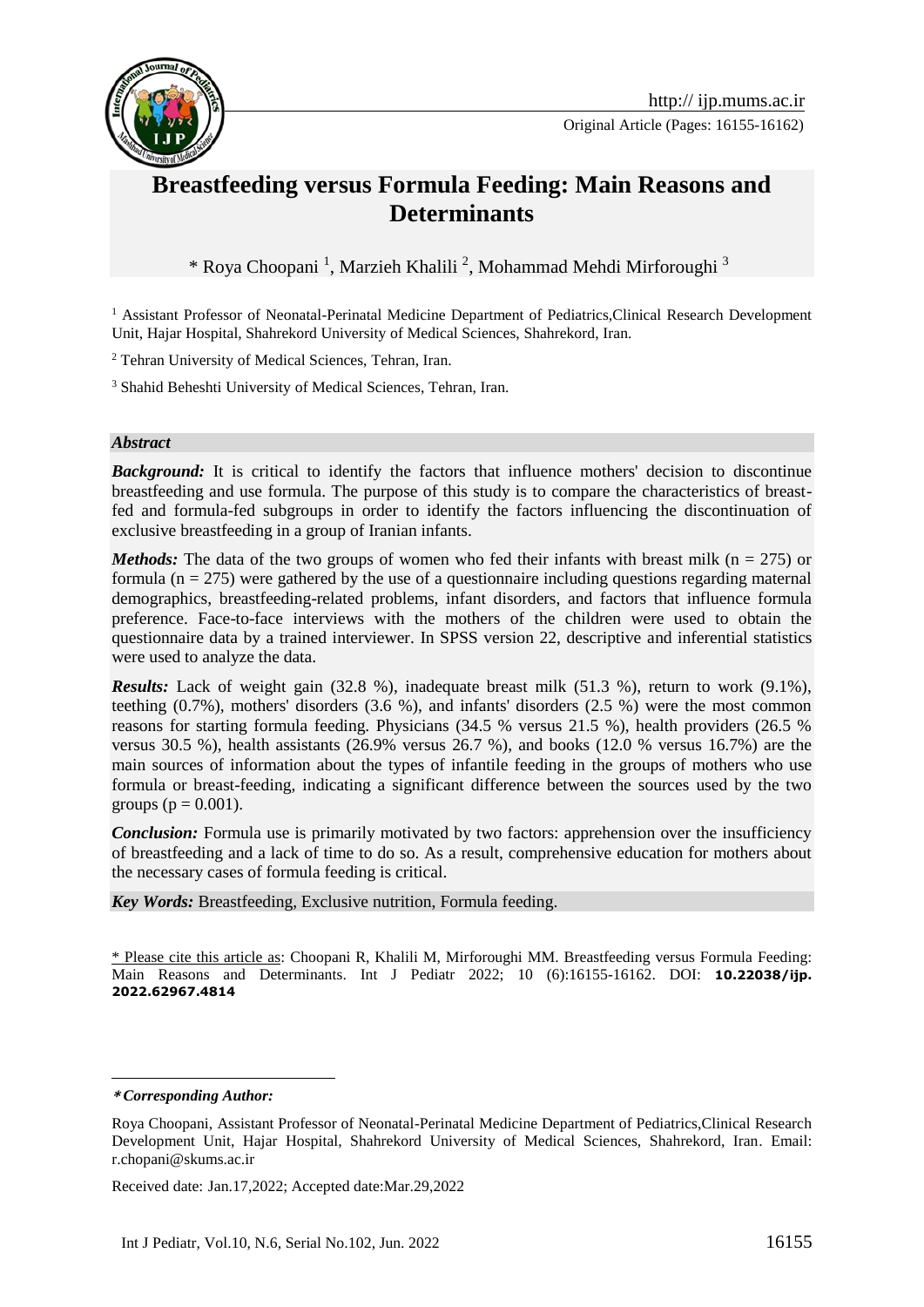#### **1- INTRODUCTION**

All infants should be breastfed; and breastfeeding should be started as soon as possible after birth and continued exclusively for up to 6 months (1, 2). Breast milk is the best milk for infants for a variety of reasons, including immune enhancement, psychological communication between mother and child, proportion of proteins and other nutrients for the baby, delivering adequate amounts of fat and fluid in primary and terminal milk, supplying most mineral requirements, constant availability, and proper temperature (3-5). Breastfeeding significantly reduces the prevalence of malnutrition, respiratory infections, and diarrhea, which are the leading causes of infant death (6). Breast feeding infants accompanies a lower risk of otitis media, meningitis and type 1 diabetes mellitus, as well as a better IO  $(7, 8)$ . According to previous research, 77 out of 1,000 formula-fed infants are admitted to the hospital during their first four months of life, compared to only 5 out of 1,000 breastfed infants (9). Breastfeeding exclusively reduces infant mortality and morbidity by three to five times (10). Formula feeding or the early commencement of supplemental feeding is dangerous for the baby and can interfere with breastfeeding and cause food allergies (11). Despite these benefits, many mothers want to cease breastfeeding for a variety of reasons or supplement it with excessive fluids and nourishments (12). In this regard, identifying the factors that influence breastfeeding is critical in order to lead breastfeeding promotion programs that focus on these causes in order to improve mothers' ability and willingness to breastfeed. Factors impacting lactation continuity come in a variety of forms. Infant restlessness, other people's recommendations, and the subjective feeling of infant milk deficiency are among the most important causes of breastfeeding discontinuity from the perspective of mothers (13). As a result, the current study was designed to compare the characteristics of groups of mothers using breast and formula-feeding in order to establish the factors influencing the discontinuation of exclusive breastfeeding in infants referred to Shahrekord city health centers, Iran.

#### **2- MATERIALS AND METHODS**

This cross-sectional study was conducted on all mothers with newborns who were referred to Shahrekord health centers for vaccination from 2018 to 2019. After determining the sample size (550 people), Shahrekord Health Center provided us with a list of urban and rural Shahrekord city centers as well as their care-taking children aged less than one year. Given that if the questionnaires were distributed at random, the balance between breast-feeding and formula-feeding children might not be established, the sample size was divided into two equal groups of 275 people who were fed with breast milk or formula.

The data for the study were gathered using a questionnaire with 14 questions that included maternal demographic information, breastfeeding-related problems, and infant disorders factors; the questionnaire was utilized in previous studies (14). The psychometric analyses (item clarity, face validity, content validity and reliability coefficient calculation) were also performed on the instrument. In order to determine the face and content validity of the questionnaire, it was reviewed by five faculty members from Shahrekord University of Medical Sciences' Department of Pediatrics. According to their suggestions and comments, certain changes were made to the wordings and phrases of the items, and then the content of the instrument was found valid for gathering the data of interest. Content validity index and ratio were obtained over 0.79 and 0.59, respectively; and its reliability was calculated using the split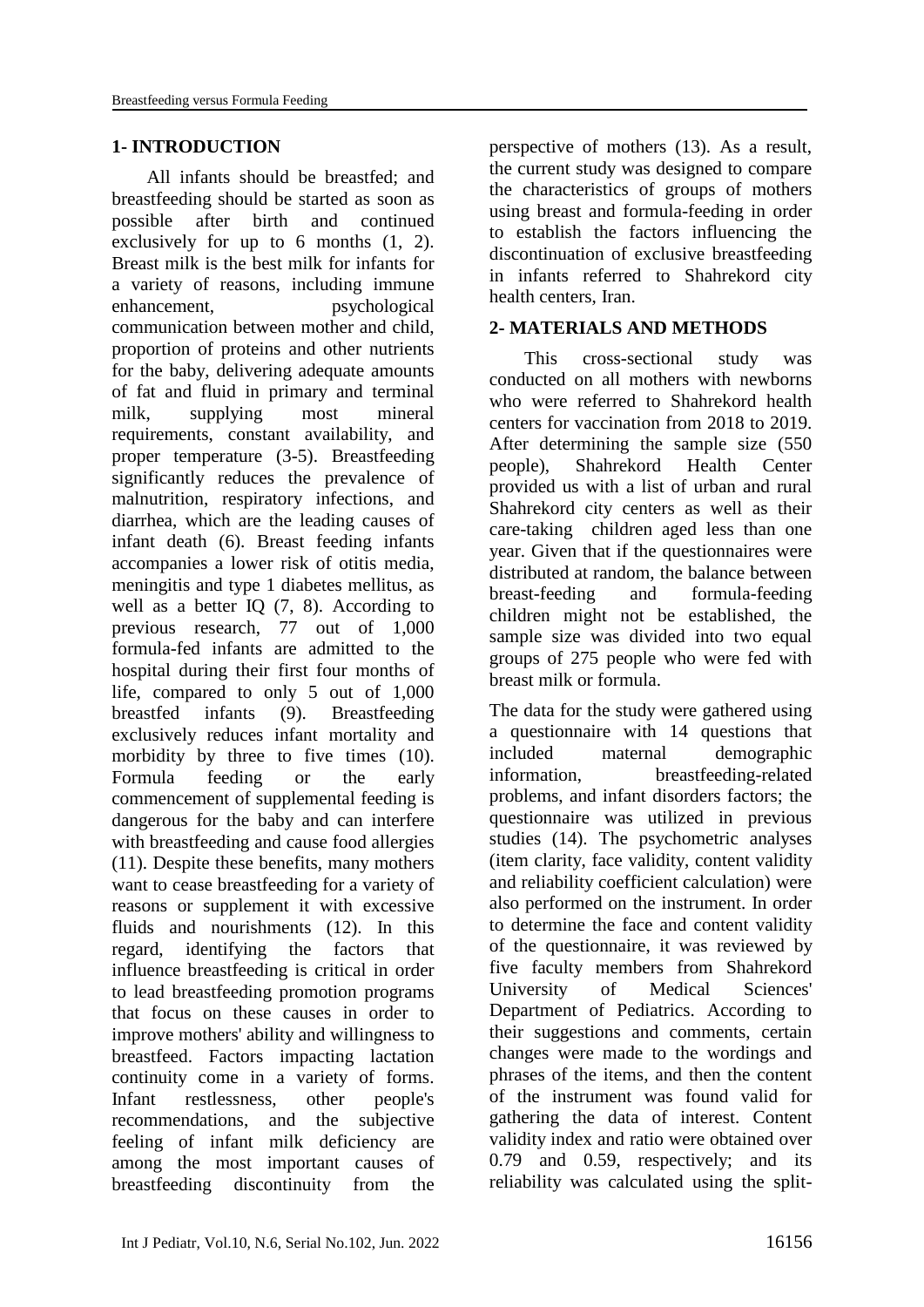half method, with a Cronbach's alpha coefficient of 0.82. The questionnaire includes 14 questions about maternal delivery, where they live, mothers' job status, age at pregnancy, mothers' education level, birth weight, type of infant feeding, time of starting supplement feed, reason for formula consumption, and factors that led the mother to breastfeed her infant by formula (such as recommendations of a physician or health professional, having diarrhea, colic, media otitis, respiratory diseases, etc.) and a history of being admitted to the hospital as an infant. The questions were then answered by eligible mothers who were referred to health centers for vaccination of their children and were willing to participate in the study. Face-to-face interviews with the mothers of the children were used to obtain the questionnaire data by a trained interviewer.

## **2-1. Inclusion and Exclusion criteria**

Inclusion criteria included Iranian mothers with children aged 6 to 12 months, a clean medical record, and willingness to participate in the study. Mothers who did not complete the study's special questionnaire or who were unwilling to participate in the study were excluded.

## **2-2. Data Analysis**

The data was described as mean, standard deviation (SD), and percentage. The Kolmogorov–Smirnov test was used to determine the normal distribution of data, based on which it was revealed that all data had a normal distribution. T-test was used to compare continuous variables, while the chi–square test was implemented to compare categorical ones. The statistical software IBM SPSS Statistics for Windows, Version 22 (Armonk, NY: IBM Corp.) was used for the analysis. Statistical significance was defined at a P-value of less than 0.05. Shahrekord Medical School Research Committee approved the research plan after the ethical committee approved it (IR.SKUMS.REC.1396.6).

#### **3- RESULTS**

Purpose of the study was to look into the factors that influence the continuation of exclusive breastfeeding in Shahrekord health centers in 2018. In total, 550 consecutive infants referred to Shahrekord health centers were divided into two groups: breast-fed and formula-fed. Chisquare test was first used to analyze the data. Mode of delivery  $(p=0.336)$ , region of residence as rural or urban areas  $(p=0.322)$ , mothers' job status  $(p=0.256)$ , pregnancy rate  $(p=0.149)$ , and type of underlying disorders of the mothers  $(p=0.144)$  were similar in both formula-fed and breast-fed subgroups, as shown in **Table 1**; but maternal age at gestation was lower in the formula-fed group  $(p=0.044)$ . In terms of infant characteristics, formulafed infants had a lower birth weight  $(p=0.041)$ .

The formula-fed mothers started supplement feeding earlier than the other mothers (p=0.001). Preterm birth was the most common underlying disorder in the formula-fed group  $(p=0.001)$ . Furthermore, the rate of infant hospitalization was significantly higher in the formula-fed group  $(p=0.001)$ . Physicians (34.5 % versus 21.5 %), health providers (26.5 % versus 30.5 %), health assistants (26.9% versus 26.7 %), and books (12.0 % versus 16.7%) were the main sources of information about the types of infantile feeding in the two groups of mothers, indicating a significant difference between the sources used by the two groups  $(p=0.001)$ . In the group of formula feeding mothers, the suggested person to consume formula were physicians in 37.1%, friends in 17.8% and health providers in 17.8%, while the mothers themselves decided to use formula in 27.3 %. About 58.5 % of them began formula feeding when their infants were less than 3 months old, 35.0 % when they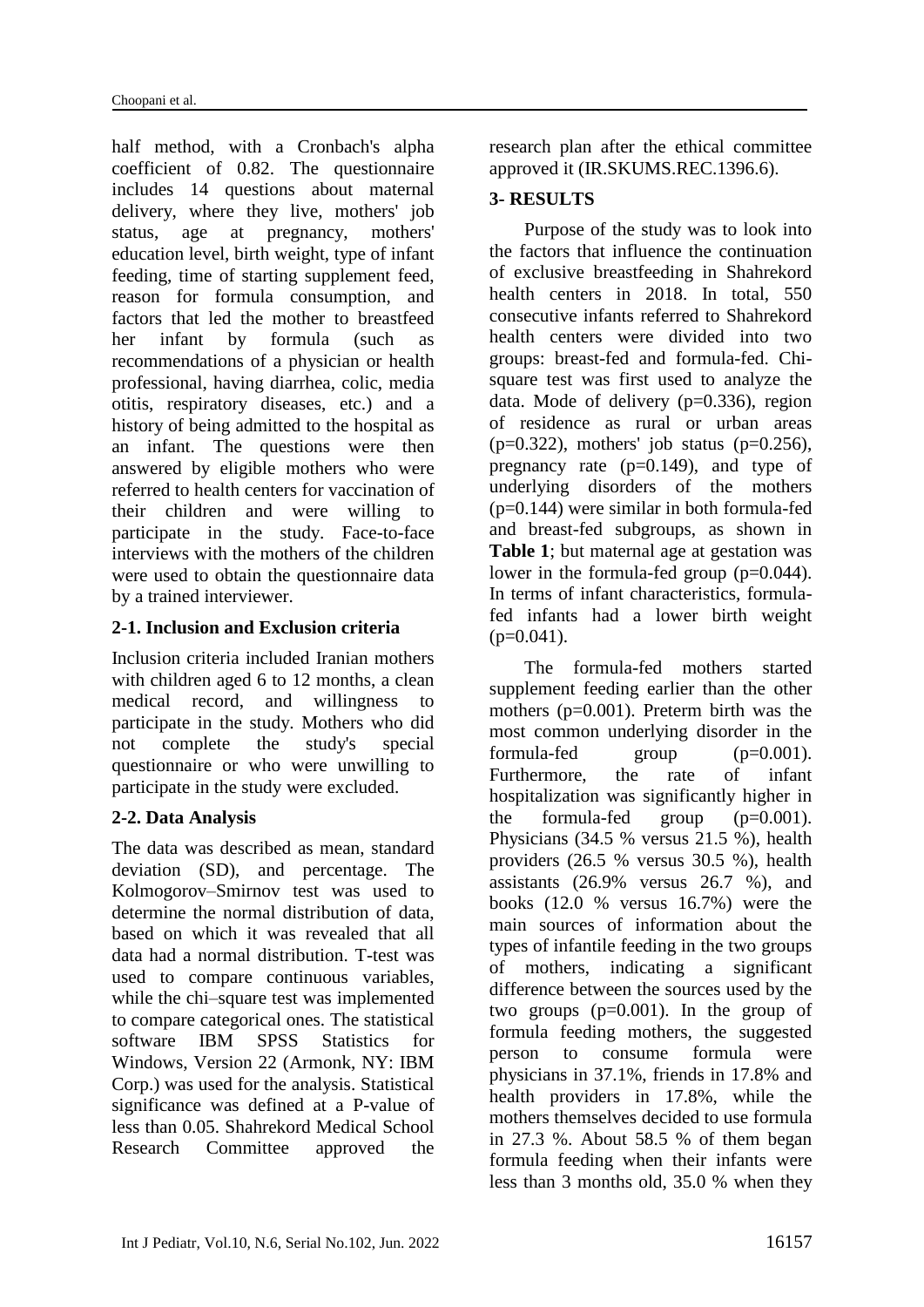were 3 to 6 months old, and 6.5% when they were 6 to 12 months old. Lack of weight gain (32.8 %), inadequate breast milk (51.3 %), return to work (9.1%), teething (0.7 %), mothers' disorders (3.6 %), and infants' disorders (2.5 %) were the most common reasons for starting formula feeding.

**Table-1:** Comparing the characteristics of the mothers in breast-feeding and formula-feeding groups ( $n = 550$ )

| Variable                    |                  | Formula-feeding<br>N(%) | <b>Breast-feeding N</b><br>$(\% )$ | P value |
|-----------------------------|------------------|-------------------------|------------------------------------|---------|
| Mode of delivery            | Cesarean section | 133 (48.4)              | 127(46.2)                          | 0.336   |
|                             | Normal vaginal   | 142(51.6)               | 148 (53.8)                         |         |
| Area of residence           | Rural            | 65(23.6)                | 70(25.5)                           | 0.322   |
|                             | Urban            | 201 (76.4)              | 205 (74.5)                         |         |
| Age at pregnancy            | $<$ 18 years     | 28 (10.2)               | 11(5.4)                            | 0.044   |
|                             | 18 to 30 years   | 144 (54.9)              | 151 (54.9)                         |         |
|                             | 30 to 40 years   | 95 (34.5)               | 105(38.2)                          |         |
|                             | $>40$ years      | 8(2.9)                  | 8(2.9)                             |         |
| Mothers'<br>education level | Illiterate       | 3(1.1)                  | 3(1.1)                             | 0.389   |
|                             | Primary          | 11(4.0)                 | 9(3.3)                             |         |
|                             | Middle           | 25(9.1)                 | 29 (10.5)                          |         |
|                             | Secondary        | 37(13.5)                | 22(5.8)                            |         |
|                             | Diploma          | 103(37.5)               | 98 (35.6)                          |         |
|                             | Academic         | 96 (34.9)               | 114 (41.5)                         |         |
| Job status                  | Employed         | 45(16.4)                | 38 (13.8)                          | 0.256   |
|                             | Housewife        | 230 (83.6)              | 237 (86.2)                         |         |
| Underlying<br>disorders     | Hepatitis        | 1(0.4)                  | 0(0.0)                             | 0.144   |
|                             | Abscess          | 3(1.1)                  | 1(0.4)                             |         |
|                             | Depression       | 8(2.9)                  | 8(2.9)                             |         |
|                             | Hypertension     | 16(5.8)                 | 10(3.6)                            |         |
|                             | Infections       | 8(2.9)                  | 5(1.8)                             |         |
|                             | Endocrine        | 40 (14.5)               | 30(10.9)                           |         |
|                             | None             | 199 (74.0)              | 221 (80.4)                         |         |

## **4- DISCUSSION**

The superiority of breast milk over formula is well known, but the need for additional assistance, as well as concerns about the inadequate composition of breast milk, leads people to seek refuge in the formula. Overall, the question of whether breastfeeding is always preferred to formula or, conversely, if formula can better suit the demands of the infant remains a point of contention. Breastfeeding is definitely superior to formula feeding, as demonstrated in the current study, in terms of both infant and maternal outcomes.

We were able to obtain some significant results in this regard. First, we discovered that mothers with a lower gestational age and neonates with a low birth weight tended to use formula feeding rather than breastfeeding. It's possible that such mothers were concerned that their milk compounds were insufficient for their newborns, so they not only wanted to utilize formula, but also used it sooner. This was more noticeable among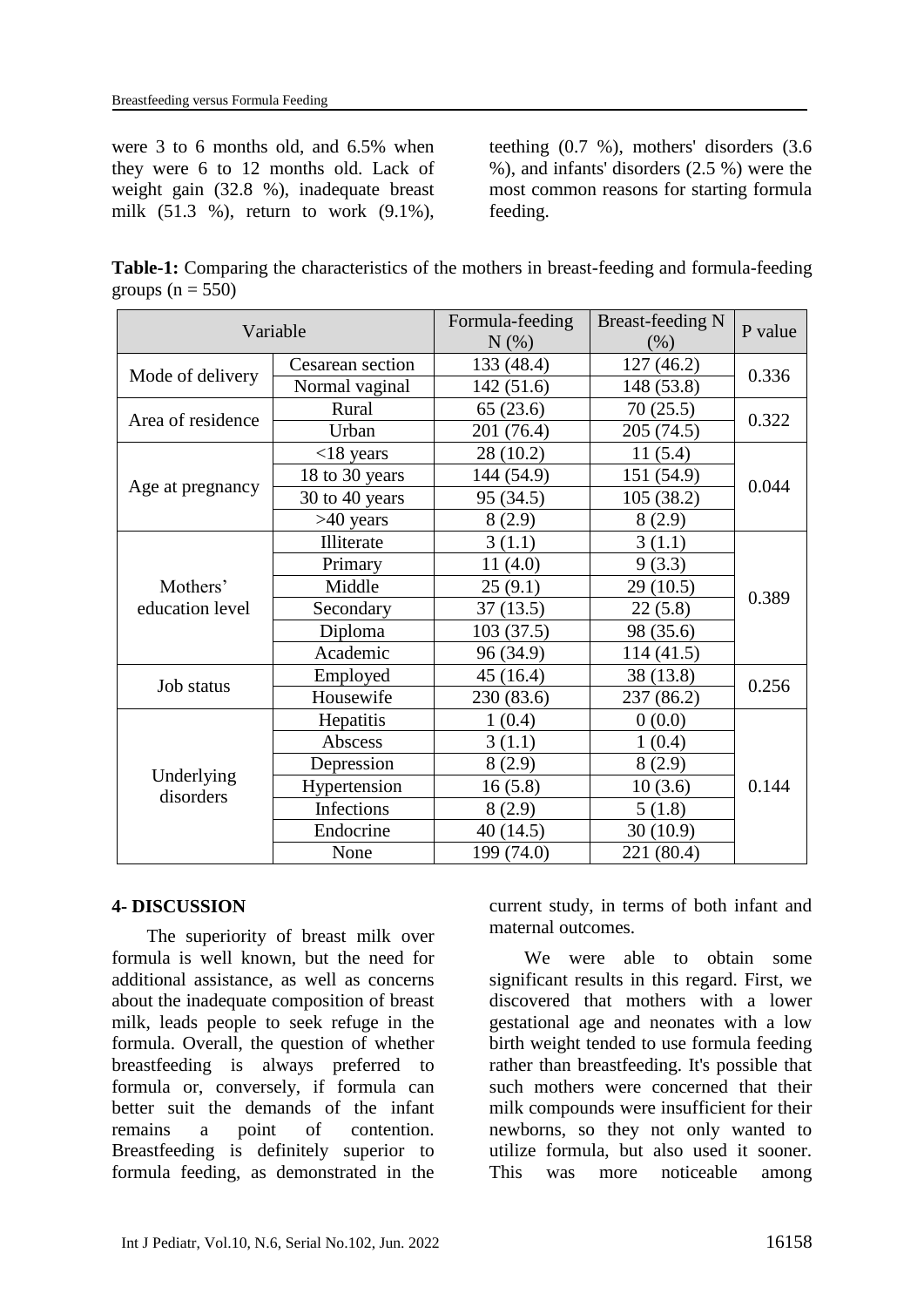premature infants and those who required hospitalization, particularly in the neonatal intensive care unit. Overall, the main reasons for utilizing formulas were related to children's issues. Previous research has also yielded similar results.

**Table-2:** Comparing the characteristics of the infants in breast-feeding and formula-feeding groups ( $n = 550$ )

| Variable                |                    | Formula-<br>feeding $N$ (%) | Breast-feeding<br>$N(\%)$ | P value |
|-------------------------|--------------------|-----------------------------|---------------------------|---------|
| Weight at birth         | $<$ 1000 gr        | 5(1.8)                      | 0(0.0)                    | 0.041   |
|                         | 1000 to 1500 gr    | 7(2.5)                      | 9(3.3)                    |         |
|                         | 1500 to 2000 gr    | 34(12.4)                    | 15(5.5)                   |         |
|                         | 2000 to 2500 gr    | 89 (32.4)                   | 82 (29.8)                 |         |
|                         | $>2500$ gr         | 140 (50.9)                  | 169(61.5)                 |         |
| Time of starting        | $<$ 6 months       | 186(67.6)                   | 141(51.3)                 | 0.001   |
| supplement feed         | $>6$ months        | 89 (32.4)                   | 134 (48.7)                |         |
| Underlying disorders    | Cleft-palate       | 1(0.4)                      | 0(0.0)                    | 0.001   |
|                         | Small chin         | 2(0.7)                      | 1(0.4)                    |         |
|                         | Colic              | 33(12.0)                    | 22(8.0)                   |         |
|                         | Prematurity        | 65(23.6)                    | 27(9.8)                   |         |
|                         | Metabolic          | 4(1.5)                      | 1(0.4)                    |         |
|                         | Mental retardation | 0(0.0)                      | 1(0.4)                    |         |
|                         | Genetic disease    | 1(0.4)                      | 2(0.7)                    |         |
|                         | Respiratory        | 10(3.6)                     | 6(2.2)                    |         |
|                         | Otitis             | 8(2.9)                      | 7(2.5)                    |         |
|                         | None               | 151 (54.9)                  | 208 (75.6)                |         |
| Rate of hospitalization | Yes                | 132 (48.0)                  | 86 (31.3)                 | 0.001   |
|                         | N <sub>o</sub>     | 143 (52.0)                  | 189 (68.7)                |         |

The most common reasons for formula supplementation, according to Pierro in 2016 (15), were a sense of insufficient milk production in one-third of mothers (36.4 %), a desire for sleep in one-third of mothers, and a plan to breast and bottle feed in the remaining one-third. They also discovered that being exclusively breastfed was linked to being a primiparous mother, having a higher education level, and having been breastfed as a child. Single marital status, mother's birth in the United States, Catholic religion, multiparity, and cesarean delivery were all linked to exclusive formula feeding. Maternal feeding habits were also influenced by religious and cultural considerations. In another study by Boban et al. (16), the most common maternal reasons for

supplementing were lack of milk followed by crying baby, cesarean section, newborn weight loss, and sore nipples. Of all the reasons given, 24.6 % were deemed medically acceptable. Another survey conducted by Gagnon et al., in 2005, (17) found that births between 7 PM and 9 AM, as well as high maternal trait anxiety increased the chances of using milk supplementation. Planning to exclusively breastfeed, planning to breastfeed for >or=3 months, childbirth education and completion of community college, male infant, and breastfeeding at delivery were also protective against supplementation. Exclusive breastfeeding methods were very low among mothers working in governmental and non-governmental organizations in the study area of a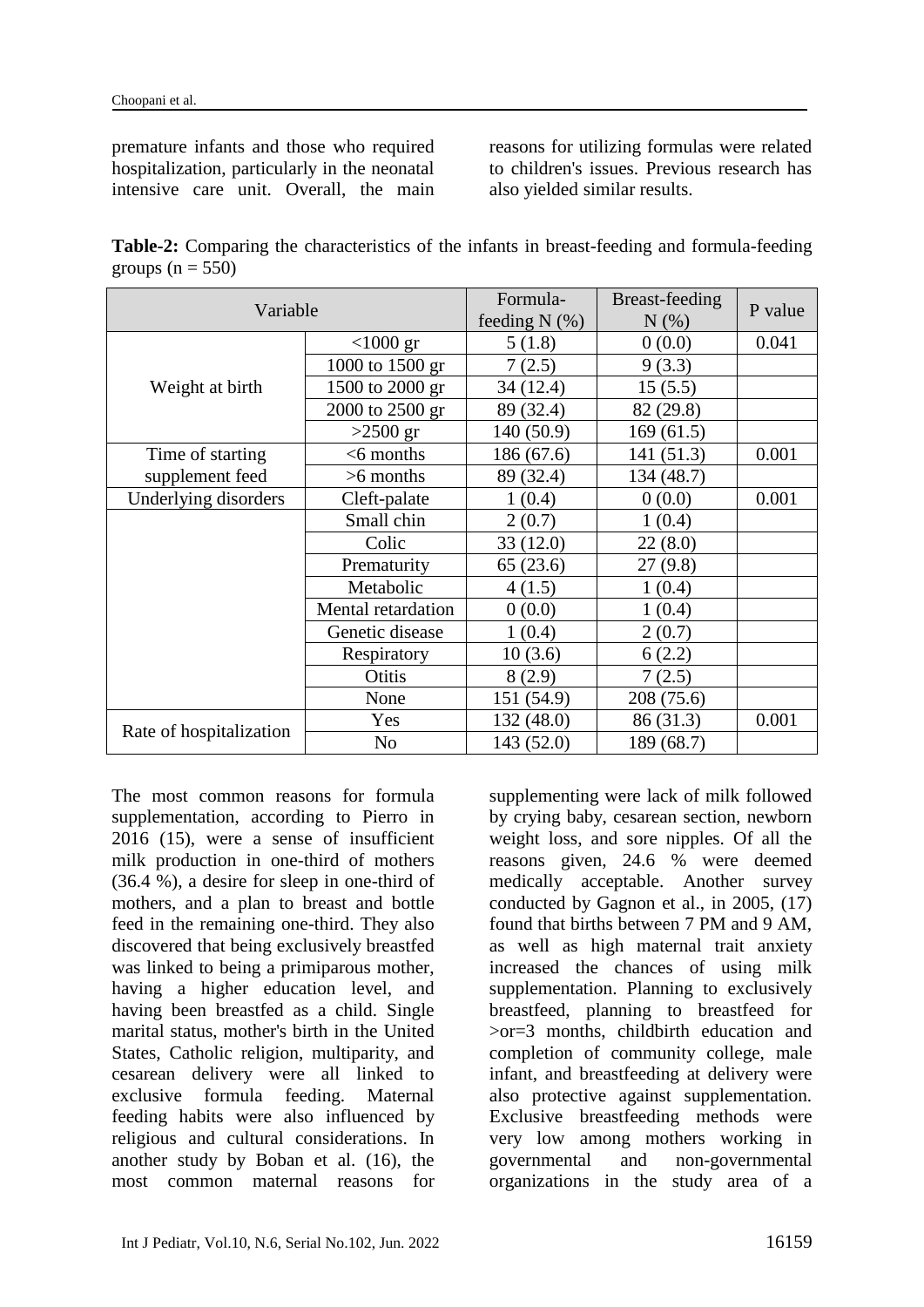research conducted in 2019 (18) by Tadesse et al.; as a result, it is mentioned that working mothers may be unable to breastfeed exclusively. Thus, a proper work environment for breastfeeding should be created, and information, education, and communication programs tailored to working mothers should be provided to encourage exclusive breastfeeding practices.

Overall, we now know that breastfeeding can successfully reduce the incidence of allergy and infectious disorders in infants, and that this advantage can be greater if breastfeeding is continued for a longer period of time (2, 19). Exclusive breastfeeding for at least 6 months is strongly advised around the world. In this regard, public health is actively focusing on lowering the use of formula during birth hospitalization in order to promote breastfeeding length (20).

Another critical issue is the primary but dependable source of information on the requirement or importance of utilizing formula in place of breast milk. Although physicians were the primary source of information about the relevance and kind of infantile feeding in both the formula-fed and breast-fed groups in our study, some parents turn to books and media, including non-scientific and unofficial sources. It appears that full training for mothers on the requirement of utilizing the formula or the dangers of its unintended use should begin even before pregnancy begins.

#### **4-1. Limitations of the study**

One of the limitations of this study could be the mothers' lack of participation, as well as the health centers' lack of cooperation; though the researcher has been describing the study's purpose in an attempt to justify and persuade the mothers to participate. Despite this, since a small number of mothers did not engage in the study and did not enter it, the results of the study were almost unaffected. It is proposed that more prospective research be conducted. In future studies, it is also suggested that the baby's term and birth weight be taken into account as influencing factors in breastfeeding success.

## **5- CONCLUSION**

The primary causes for using formula instead of breastfeeding, according to our research, are the lack of weight gain, insufficient breast milk, returning to work, early teething, mothers' disorders, and infants' disorders. In fact, formula use is primarily motivated by two factors: concerns about breastfeeding insufficiency and a lack of breastfeeding time. As a result, extensive education for mothers about the necessary causes of formula feeding is essential.

## **6- ACKNOWLEDGEMENTS**

The authors would like to thank the Clinical Research Development Unit, Hajar Hospital, Shahrekord University of Medical Sciences, Shahrekord, Iran for their support, cooperation and assistance throughout the period of study.

## **7- REFERENCES**

1. Shamir R. The benefits of breastfeeding. Protein in Neonatal and Infant Nutrition: Recent Updates. 2016; 86:67-76.

2. Henrick BM, Yao XD, Nasser L, Roozrogousheh A, Rosenthal KL. Breastfeeding Behaviors and the Innate Immune System of Human Milk: Working Together to Protect Infants against Inflammation, HIV-1, and Other Infections. Frontiers in immunology. 2017; 8:1631.

3. Dieterich CM, Felice JP, O'Sullivan E, Rasmussen KM. Breastfeeding and health outcomes for the mother-infant dyad. Pediatric Clinics. 2013; 60(1):31-48.

4. Kuehn B. Breastfeeding report card. Jama. 2018; 320(14):1426-.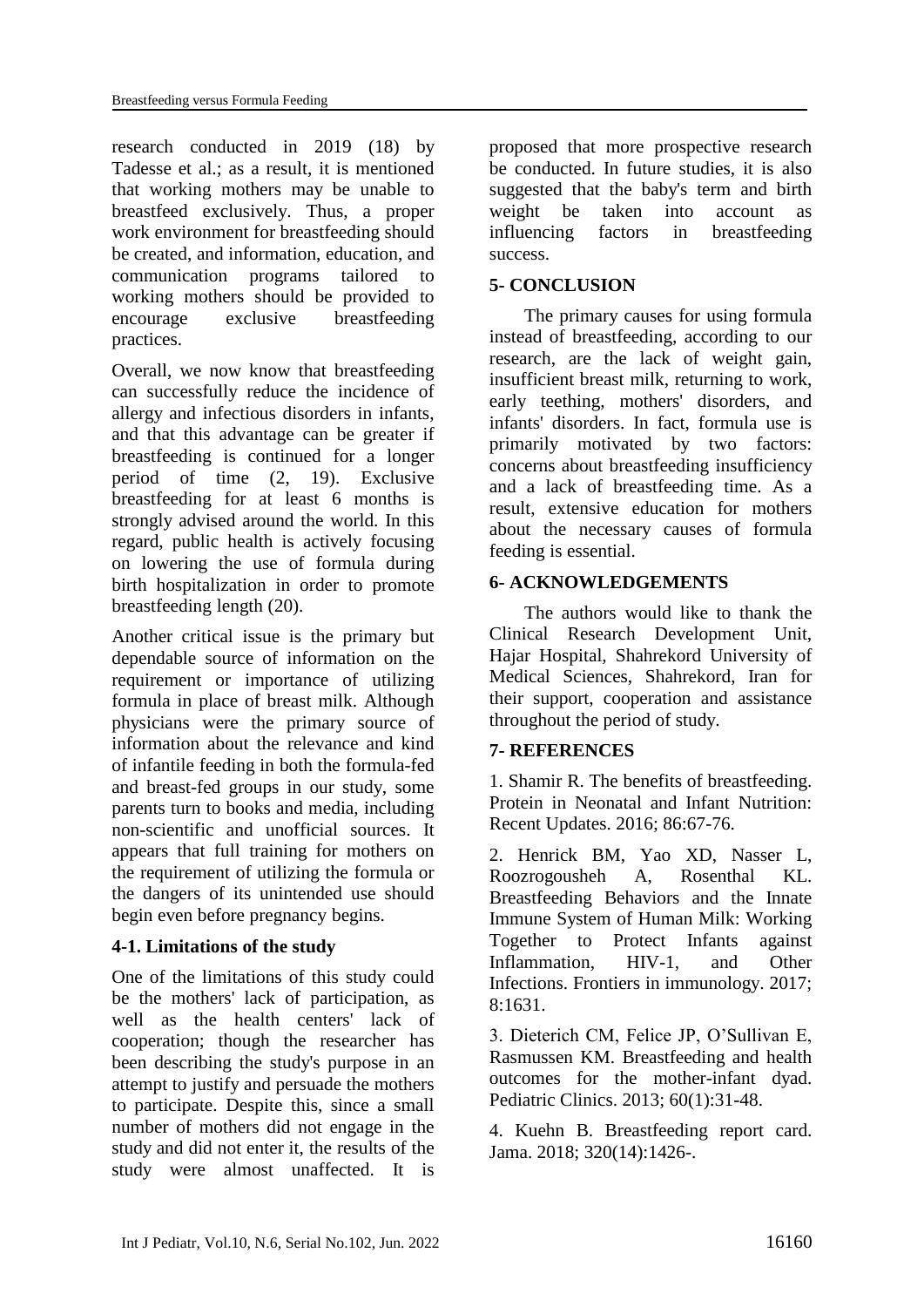5. Haghighi M, Abbasi R. The Relationship between Emotional Intelligence (EI) and Breastfeeding Success in Lactating Mothers. International Journal of Pediatrics. 2015; 3(2.1):15-21.

6. Smith ER, Hurt L, Chowdhury R, Sinha B, Fawzi W, Edmond KM, [Neovita Study](https://pubmed.ncbi.nlm.nih.gov/?term=Neovita+Study+Group%5BCorporate+Author%5D)  [Group.](https://pubmed.ncbi.nlm.nih.gov/?term=Neovita+Study+Group%5BCorporate+Author%5D) Delayed breastfeeding initiation and infant survival: a systematic review and meta-analysis. PloS one. 2017; 12(7):e0180722.

7. Knowledge of Breastfeeding Recommendations and Breastfeeding Duration: A Survival Analysis on Infant Feeding Practices II. Breastfeeding Medicine. 2017; 12(3):156-62.

8. Kaur A, Singh K, Pannu M, Singh P, Sehgal N, Kaur R. The effect of exclusive breastfeeding on hospital stay and morbidity due to various diseases in infants under 6 months of age: a prospective observational study. International journal of pediatrics. 2016; 2016.

9. Hanson LÅ. Session 1: Feeding and infant development Breast-feeding and immune function: Symposium on 'Nutrition in early life: new horizons in a new century'. Proceedings of the Nutrition Society. 2007; 66(3):384-96.

10. Sankar MJ, Sinha B, Chowdhury R, Bhandari N, Taneja S, Martines J, Bahl R. Optimal breastfeeding practices and infant and child mortality: a systematic review and meta‐analysis. Acta paediatrica. 2015; 104:3-13.

11. Prell C, Koletzko B. Breastfeeding and complementary feeding: recommendations on infant nutrition. Deutsches Ärzteblatt International. 2016; 113(25):435.

12. Garner CD, Ratcliff SL, Thornburg LL, Wethington E, Howard CR, Rasmussen KM. Discontinuity of breastfeeding care:"There's no captain of the ship". Breastfeeding Medicine. 2016; 11(1):32-9.

13. Behzadifar M, Saki M, Behzadifar M, Mardani M, Yari F, Ebrahimzadeh F, Majidi Mehr H, Abdi Bastami S, Bragazzi NL. Prevalence of exclusive breastfeeding practice in the first six months of life and its determinants in Iran: a systematic review and meta-analysis. BMC pediatrics. 2019; 19(1):1-10.

14. Rabiepoor S, Hamidiazar P, Sadeghi E. The relationship between type of delivery and successful breastfeeding. International Journal of Pediatrics. 2017; 5(5):4899-907.

15. Pierro J, Abulaimoun B, Roth P, Blau J. Factors associated with supplemental formula feeding of breastfeeding infants during postpartum hospital stay. Breastfeeding Medicine. 2016; 11(4):196- 202.

16. Boban M, Zakarija-Grković I. Inhospital formula supplementation of healthy newborns: practices, reasons, and their medical justification. Breastfeeding Medicine. 2016; 11(9):448-54.

17. Gagnon AJ, Leduc G, Waghorn K, Yang H, Platt RW. In-hospital formula supplementation of healthy breastfeeding newborns. Journal of Human Lactation. 2005; 21(4):397-405.

18. Tadesse F, Alemayehu Y, Shine S, Asresahegn H, Tadesse T. Exclusive breastfeeding and maternal employment among mothers of infants from three to five months old in the Fafan zone, Somali regional state of Ethiopia: a comparative cross-sectional study. BMC public health. 2019; 19(1):1015.

19. Abuhammad S, Johnson T. Potential impact of breastfeeding and maternal sensitivity during the first year of life: an integrative review of the literature. International Journal of Pediatrics. 2018; 6(12):8655-67.